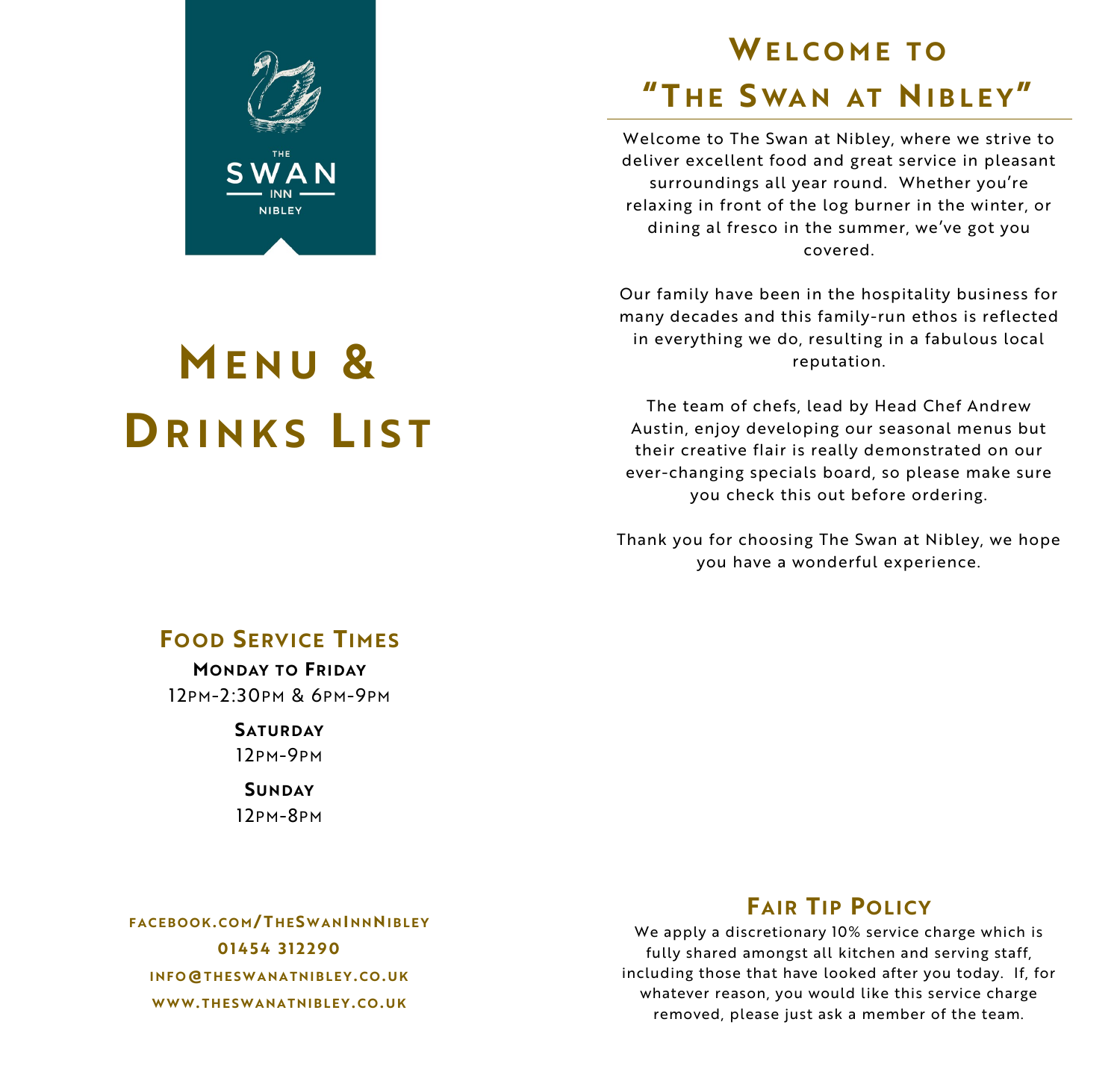## **S P E C I A L O F F E R S**

### **FIXED PRICE LUNCH**

**TWO COURSES £15.50 THREE COURSES £19.50** AVAILABLE MONDAY TO FRIDAY LUNCHTIMES

\* \* \* \* \*

#### **BURGER MONDAYS**

**ANY TWO BURGERS FROM OUR**

**"MAIN EVENTS" FOR JUST £25** PRIME BRITISH BEEF BURGER *OR* VEGGIE BURGER

\* \* \* \* \*

#### **STEAK TUESDAYS**

**TWO 8 OZ RUMP STEAKS** OR

**10 OZ GAMMON STEAKS FOR JUST £26**

\* \* \* \* \*

### **PIE & PINT WEDNESDAYS**

#### **OUR "PIE OF THE DAY" AND A DRINK\* FOR JUST £15**

\*ANY REAL ALE, THATCHER'S GOLD, SAN MIGUEL, ANY POST MIX SOFT-DRINK OR 125ML WINE SERVED BY THE GLASS

\* \* \* \* \* \*

### **STEAK & WINE THURSDAYS**

**BUY TWO 10OZ SIRLOINS AND RECEIVE**

**A FREE BOTTLE OF WINE** "ALESSANDRO PINOT GRIGIO" OR "YALLAROO SHIRAZ"

#### **UPGRADE TO PROSECCO +£10**

\* \* \* \* \*

#### **FIZZ FRIDAYS**

**TWO GLASSES OF PROSECCO FOR £8 OR THE WHOLE BOTTLE FOR £21**

\* \* \* \* \*

## **CE L E B R A T I O N M E N U**

Whether it's a family get-together, a big birthday bash, a private party or the whole place to yourselves for a wedding celebration - we know how to make a special occasion extra-special. Our "Celebration Menu" is available for 9 or more guests when pre-ordered in advance of your booking. Please ask us for a copy of the menu or visit our website for more details.

> **T W O C O U R S E S £ 2 3 . 9 5 T H R E E C O U R S E S £ 2 9 . 9 5**

## **L U N C H M E N U**

MONDAY TO FRIDAY 12PM-2:30PM & SATURDAY 12PM-5PM

### **CIABATTAS & SANDWICHES**

Ciabatta roll or "Hobbs House" Harvester bread, **With coleslaw, salad garnish and chips ALL NGO** 

#### **UPGRADE YOUR CHIPS TO SWEET POTATO FRIES +£1**

**6 OZ SIRLOIN & STILTON** £10.95

**FISH FINGERS & TARTARE SAUCE** £7.95

**BACON, CHEDDAR CHEESE & MUSHROOM** £8.50

**TUNA MAYONNAISE** £7.95

**MELTED BRIE, LETTUCE & TOMATO <sup>V</sup>** £7.75

#### **FIXED PRICE LUNCH MENU**

MONDAY TO FRIDAY 12PM-2:30PM TWO COURSES £15.50 THREE COURSES £19.50

#### **S T A R T E R S**

**SOUP OF THE DAY <sup>V</sup> VEO NGO HAM HOCK TERRINE NGO BREADED WHITEBAIT & TARTARE SAUCE CREAMY SAUTÉED GARLIC MUSHROOMS <sup>V</sup> NGO**

#### **M A I N C O U R S E S**

**HONEY GLAZED HAM** Fried egg, salad garnish and seasoned chips **NGO**

**8 OZ PRIME BRITISH RUMP STEAK (+£3 SUPPLEMENT)**  Grilled tomato and seasoned chips NGO

**BEER BATTERED FISH & CHIPS**

With peas, salad garnish and tartare sauce NGO **LASAGNE AL FORNO**

Side salad

**THAI VEGAN CAKES** With a salad garnish **V VE NGI**

**FETA & ROASTED BEETROOT SALAD <sup>V</sup> NGI**

#### **DE S S E R T S**

**CHEESECAKE OF THE DAY <sup>V</sup> VEO NGO HOT CHOCOLATE FUDGE CAKE <sup>V</sup> CRUMBLE OF THE DAY <sup>V</sup> NGO TWO SCOOPS OF "MARSHFIELD DAIRY" ICE-CREAM <sup>V</sup>**

### **JACKET POTATOES**

Salad garnish & coleslaw ALL NGI **BACON, CHEDDAR CHEESE & MUSHROOM** £8.25 **TUNA MAYONNAISE**  $f7.95$ **BAKED BEANS & CHEESE <sup>V</sup>** £7.50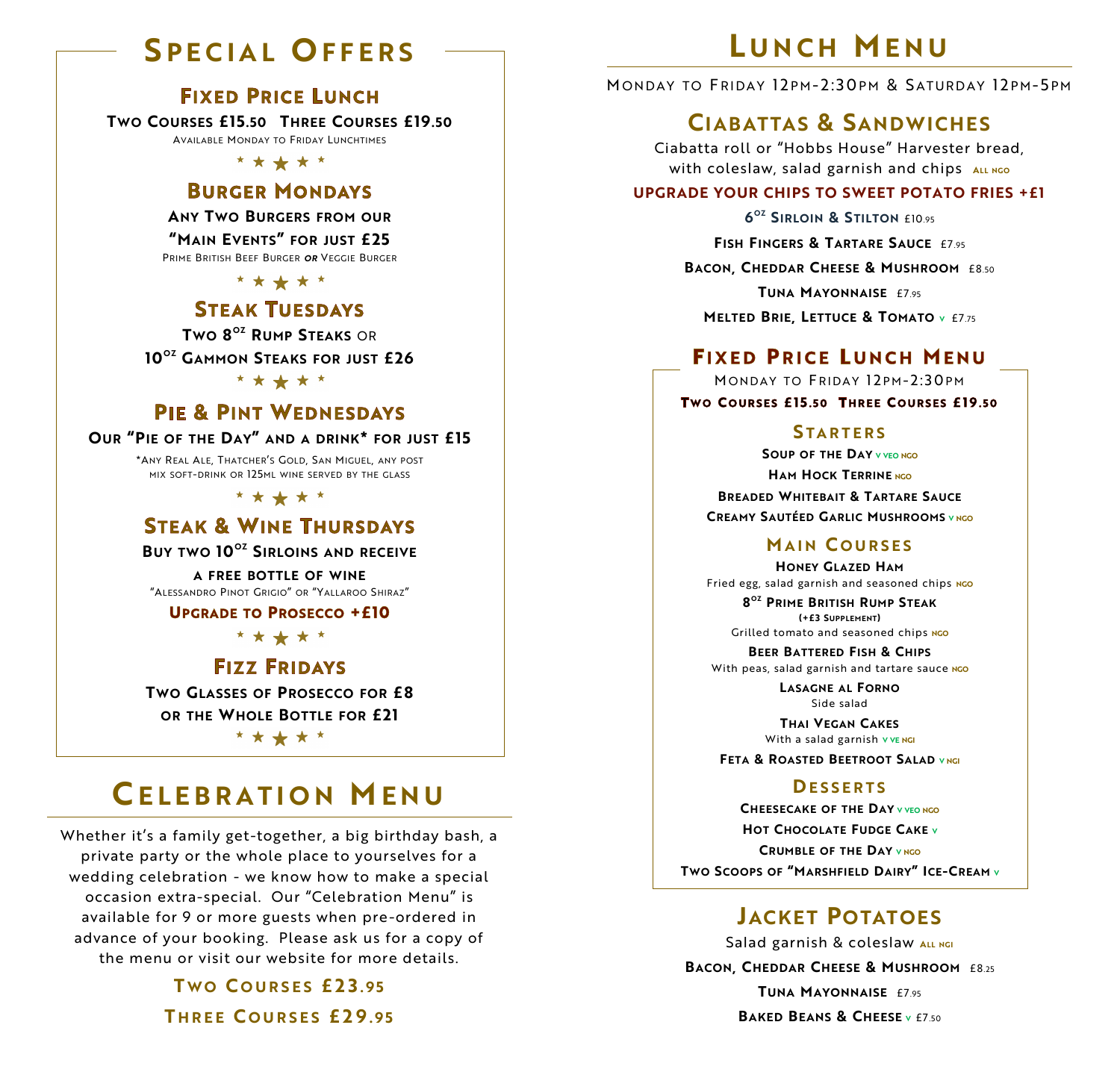## **M A I N M E N U**

### **NI B B L E S & B A R S N A C K S**

**"OLIVES ET AL"**  Premium mixed olives **V VE NGI** £3.95

**CHARRED SOURDOUGH & BAKED BREADS** Balsamic vinegar, oils, butter v vEO NGO

£5.50 **ROASTED RED PEPPER HOUMOUS** With pitta bread and crudités **V VE NGO** 

£5.50

### **S T A R T E R S**

**CHEF'S SOUP OF THE DAY** Ciabatta bread and butter **V VEO NGO**  £6.50

**HONEY & SOY PORK BELLY BITES** Roasted broccoli, spring onions **NGO**

£8.50

**CREAMY GARLIC & BRIE MUSHROOMS**

Charred sourdough **V NGO**  £7.95

**BREADED WHITEBAIT** Tartare sauce, lemon wedge £7.75

**HAM HOCK, CAPER & MUSTARD TERRINE** Red onion jam, sliced ciabatta NGO

£7.95

**CRISPY FRIED CALAMARI** Roasted cherry tomatoes, watercress salad, lime dressing **NGO** £8.50

**ROASTED ASPARAGUS & NEW POTATO SALAD**

Radishes, walnuts and a citrus dressing **V VE NGI**  £7.75

### **GRILL SELECTION**

#### **PRIME BRITISH BEEF BURGER**

Crispy back bacon, melted brie, red onion jam, lettuce and tomato, in a brioche bun with onion rings and seasoned chips NGO £17.50

> **10 OZ GAMMON STEAK** Pineapple, fried egg, tomatoes, peas and chips **NGO**

£15.50

**8 OZ BRITISH RUMP STEAK** £17.50

#### **10 OZ BRITISH SIRLOIN STEAK**

£25.95

28 day dry-aged premium British steaks, field mushroom, roasted tomato, peas, seasoned chips **ALL NGO**

**STEAK SAUCES**

**STILTON** £2.50 **OR PEPPERCORN & BRANDY** £2.50

### **SPECIALS BOARD -**

PLEASE BE SURE TO CHECK OUR CHEF'S DAILY SPECIALS BOARD BEFORE ORDERING

### **MA I N C O U R S E S**

**THE "NIBLEY" CHICKEN**

Mushroom, bacon & tarragon sauce, tender stem broccoli, honey glazed carrots, sautéed new potatoes **NGO** £15.95

**SLOW-ROASTED PORK BELLY** Baby fondant potatoes, savoy, watercress purée, cider jus **NGI** £17.50

> **BEER BATTERED FISH & CHIPS** Peas, salad garnish, tartare sauce **NGO** £14.95

**CHEF'S "PIE OF THE DAY"** Short-crust pastry pie of the day, fresh market vegetables, mashed potato and gravy on the side £15.25

**PAN-FRIED SALMON FILLET** Crushed new potatoes, asparagus, beetroot purée **NGI** £17.95

> **LASAGNE AL FORNO** Salad garnish, garlic bread £14.95

**HAM HOCK & BLUE CHEESE SALAD** Pickled pear, croutons, honey & mustard dressing **NGI** £14.50

**FETA & ROASTED BEETROOT SALAD** Cannellini beans, watercress, lemon & basil vinaigrette **V NGI** £14.50

**THAI STYLE VEGAN CAKES** Coconut rice, salad, chilli & lime dressing **V VE NGI** £14.75

**PULLED BBQ AUBERGINE & BLACK BEAN BURGER** Vegan smoked gouda cheese, vegan brioche bun, lettuce, tomato, chips **V VE** £14.95

## **SIDE DISHES**

**SEASONED CHIPS | GARLIC BREAD | BUTTERED GREENS SIDE SALAD | ONION RINGS | COLESLAW** All £3.50 **CHEESY CHIPS | CHEESY GARLIC BREAD | SWEET POTATO FRIES** All £4.50

## **DI E T A R Y I N F O**

**V** Vegetarian **| VO** Vegetarian OPTIONAL **| VE** Vegan **| VEO** Vegan OPTIONAL

**NGI** No gluten-containing ingredients **| NGO** No gluten-containing ingredients OPTIONAL

Full allergen information is available upon request and on our website. We take steps to minimise the risk of cross contamination, however we do not have specific allergen-free zones in our kitchens and it is **NOT** possible for us to guarantee separation of all allergens.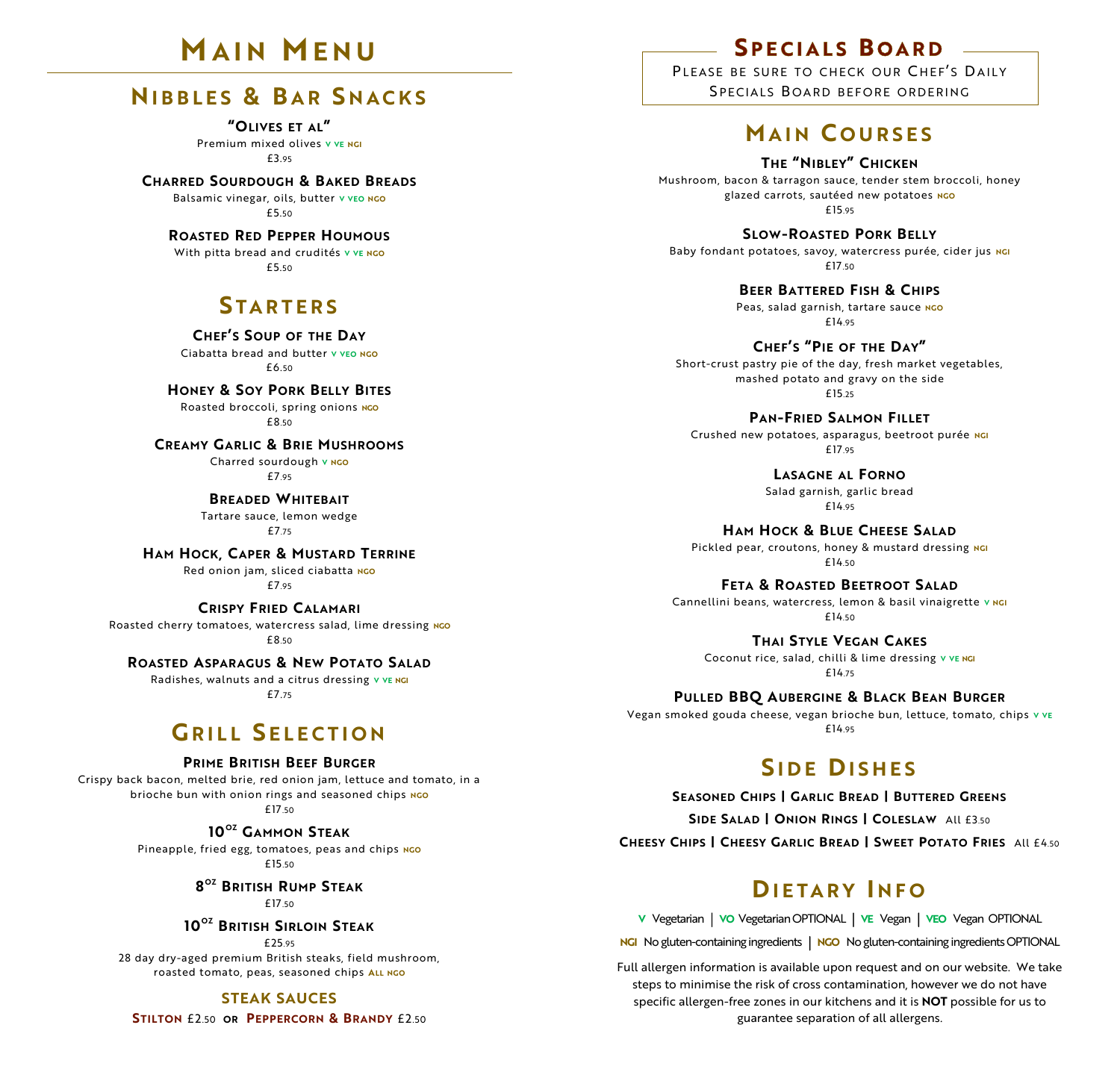## **S U N D AY L U N C H**

AVAILABLE SUNDAY LUNCHTIMES BETWEEN 12PM-4PM

#### **S T A R T E R S**

**CHEF'S SOUP OF THE DAY**

Ciabatta slices and butter **V VGO NGO**  £6.50

**BREADED WHITEBAIT**

Tartare sauce, lemon wedge £7.75

**HAM HOCK, CAPER & MUSTARD TERRINE**

Red onion jam, ciabatta slices **NGO** £7.95

**ROASTED ASPARAGUS & NEW POTATO SALAD**

Radishes, walnuts and a citrus dressing **V VE NGI**  $£7.75$ 

**CREAMY GARLIC & BRIE MUSHROOMS** Served with charred sourdough **V NGO** 

£7.95

### **S U N D AY R O A S T S**

Seasoned roasted potatoes, Yorkshire pudding, cauliflower cheese, gravy and fresh market vegetables

> **ROAST SIRLOIN OF BEEF NGO** £16.95

**ROAST LOIN OF PORK NGO** £14.95

**ROAST LEG OF LAMB NGO**  $£17.50$ 

#### **ROAST BREAST OF CHICKEN NGO**

£14.75

**WALNUT, LENTIL & CRANBERRY NUT ROAST <sup>V</sup> VEO**

£14.50

**LARGE MIXED ROAST** A selection of up to three roasted meats **NGO** £18.50

#### **SUNDAY SIDES**

**PIGS IN BLANKETS** £3.<sup>95</sup> **| EXTRA YORKSHIRE** £1.<sup>50</sup> **CAULIFLOWER CHEESE** £3.<sup>50</sup>

### **MA I N E V E N T S**

**BEER BATTERED FISH & CHIPS**

Peas, salad garnish, tartare sauce **NGO** £14.95

#### **PRIME BRITISH BEEF BURGER**

Crispy back bacon, melted brie, red onion jam, lettuce and tomato, in a brioche bun with onion rings and seasoned chips NGO

£17.50

#### **PULLED BBQ AUBERGINE & BLACK BEAN BURGER**

Vegan smoked gouda cheese, vegan brioche bun, lettuce, tomato, chips **V VE** £14.95

## **DE S S E R T S**

**WHITE CHOCOLATE & HONEYCOMB CHEESECAKE**

With a chocolate tuile and "Marshfield Dairy" vanilla ice-cream **V** £6.95

> **SUMMER BERRY ETON MESS** "Marshfield Dairy" vanilla ice-cream **V NGI**  $f725$

**LEMON & RHUBARB POSSET** Shortbread biscuit **V** £6.95

**DARK CHOCOLATE TORTE** Raspberry compote, "Marshfield Dairy" vanilla ice-cream **V NGI**  $£7.50$ 

**CHEF'S CRUMBLE OF THE DAY** Custard or "Marshfield Dairy" vanilla ice-cream **NGO V** £6.50

**"BOOZY" AFFOGATO** "Marshfield Dairy" salted caramel ice-cream, double espresso, Frangelico liqueur, crushed Biscoff biscuit **V VEO** £7.50

**"MARSHFIELD DAIRY" ICE-CREAM NGO <sup>V</sup>**

VERY VANILLA **|** CHOCOLATE HEAVEN **|** SUCCULENT STRAWBERRY

SALTED CARAMEL **|** MINT CHOC CHIP **|** RASPBERRY SORBET **|** LEMON SORBET

**PER SCOOP** - £2.25 **THREE SCOOPS** - £5.95

**CHEESEBOARD**

British & Continental cheeses, a selection of crackers & grapes and a red onion jam £9.50

## **AF T E R DI N N E R DR I N K S**

**FLOATER COFFEE** £3.75 **HOT CHOCOLATE** £3.25

**LIQUEUR COFFEES** BAILEY'S **|** IRISH **|** CALYPSO **|** FRENCH **|** ITALIANAll £6.75

**ESPRESSO MARTINI** "Mr Black" cold brew coffee liqueur, Smirnoff vodka, espresso £7 .95

#### **SINGLE MALTS** 50ml

TALISKER £8.50 **|** OBAN £14.95 **|** CRAGGANMORE £9.95 **|** DALWHINNE £9.95 GLENKINCHIE £9.95 **|** LAPHRAOIG £8.50 **|** LAGAVULIN £14.95

## CHILDREN'S MENU

Please ask us for complimentary vegetable sticks and a "Craftis" kids activity bag. **(Prices are for our guests aged 12 and under only)**

#### Starters

**SOUP OF THE DAY** £3.50 **CHEESY GARLIC BREAD** £4.50

Mains With beans, peas, chips, new potatoes or salad **CHICKEN GOUJONS FISH FINGERS MARGHERITA PIZZA HAM & FRIED EGG**

> **ROAST DINNER** *Sunday Lunch Only* All £6.50

Desserts

**CRUMBLE OF THE DAY** £3.50 **HOT CHOCOLATE FUDGE CAKE** £3.50 **"MARSHFIELD DAIRY" ICE-CREAM PER SCOOP** £2.25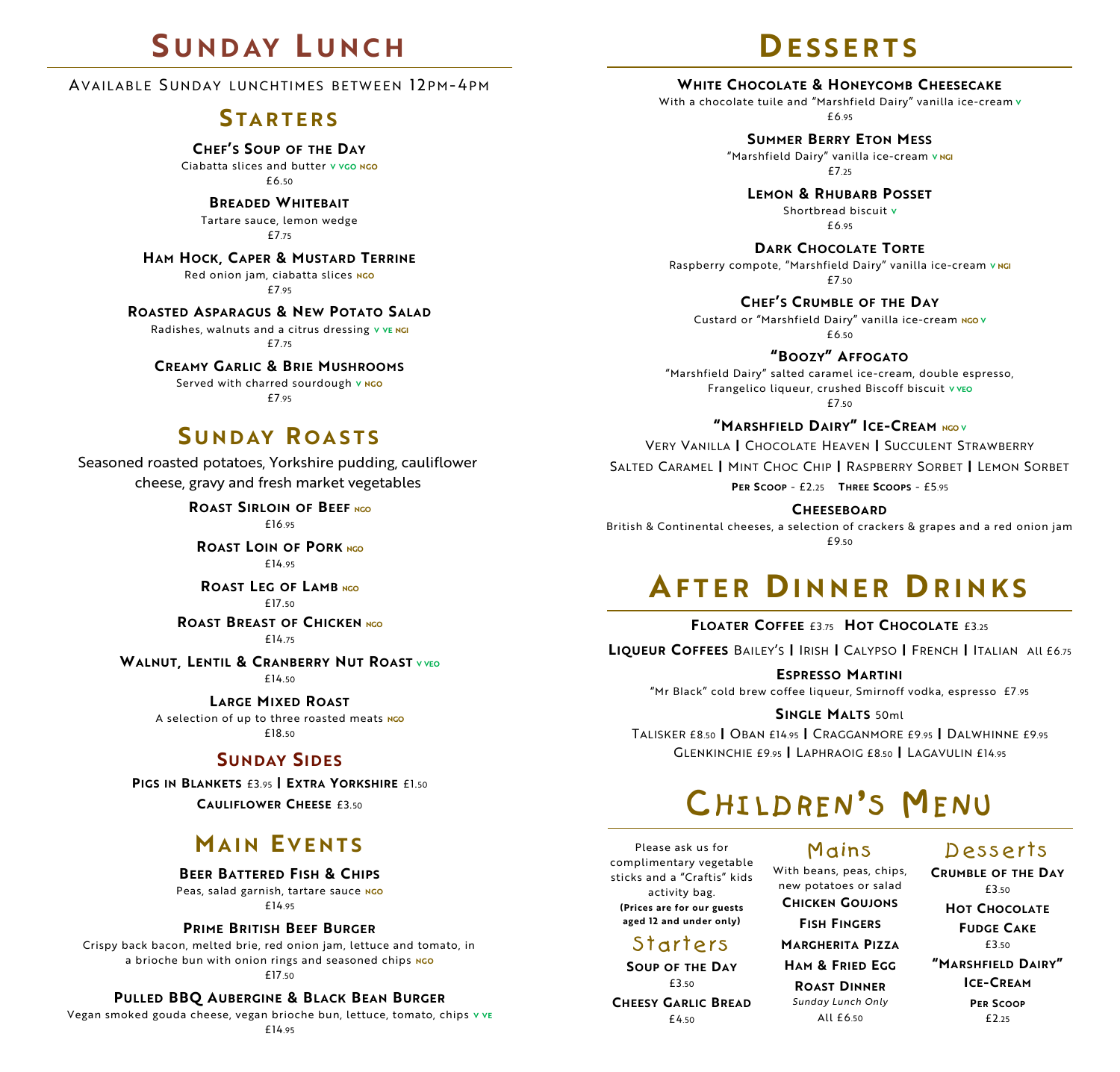## **DRINKS SELECTION**

**PIMM'S SUNDOWNER SPRITZER**

Raspberry & redcurrant aperitif, Prosecco & soda £8.50

**STRAWBERRY TOM COLLINS** Strawberry purée, Tarquin's gin, sugar syrup, lime juice & soda £7 .95

> **CLASSIC NEGRONI** Gin, Campari & Martini Rosso £7.50

#### **SPARKLING APEROL SPRITZ**

Aperol, Prosecco & soda £8.50

**FRUITY BELLINI** Strawberry purée, Prosecco, fruit garnish £6.95

**ESPRESSO MARTINI** "Mr Black" cold brew coffee liqueur, Smirnoff vodka, espresso £7 .95

## **O N THE B A R**

SAN MIGUEL £5.65 **|** KIRIN ICHIBAN £5.45 **|** PERONI £6.20 THATCHER'S GOLD £4.85 **|** GUINNESS £5.10 **PLUS** A CHANGING SELECTION OF REAL ALES

## **GIN & TONIC SELECTION**

We have a large selection of gins behind the bar...these are just a few of our recent favourites, which all pair perfectly with our Fever-Tree tonic range

**SIPSMITH STRAWBERRY SMASH - OFFICIAL WIMBLEDON GIN**

**TARQUIN'S PASSIONFRUIT & PEACH GIN**

#### **WARNER'S LONDON DRY GIN**

**NEW!** FEVER-TREE RHUBARB & RASPBERRY TONIC INDIAN TONIC **|** LIGHT TONIC **|** LEMON TONIC **|** MEDITERRANEAN TONIC ELDERFLOWER TONIC **|** AROMATIC TONIC All £2.50

## **PREMIUM SOFT DRINKS**

#### **FANTASTICAL FUSIONS**

Jazzy fruit juice combos, loosened up with a dash of water for a lighter, rather too moreish gulp. The most reliable refresher that ever there was. All £3.15



APPLE & RASPBERRY **|** APPLE & MANGO **|** PASSIONFRUIT & ORANGE

#### **JUBILANT JUICES**

Fabulous fruit (and nothing else) skinned, squashed and siphoned into an elegant glass bottle. All £3.50 ORANGE **|** APPLE **|** PINK GRAPEFRUIT **|** TOMATO **|** CRANBERRY **|** PINEAPPLE

## **T E A & C O F F E E**

**"TEAPIG" TEAS** EVERYDAY **|** EARL GREY **|** DARJEELING **|** CAMOMILLE MAO FENG GREEN TEA **|** GREEN TEA WITH MINT **|** SUPER FRUIT All £2.75 **FRESHLY GROUND COFFEE** AMERICANO £2.65 **|** CAPPUCCINO £2.95 ESPRESSO £2.25 **|** DOUBLE ESPRESSO £2.95 **|** LATTE £2.95

## **WINE L I S T**

## **WI N E S B Y T H E GL A S S**

| WHITE WINE                                                                                                                                                                                                            | 175ml 250ml Bot. |     |
|-----------------------------------------------------------------------------------------------------------------------------------------------------------------------------------------------------------------------|------------------|-----|
| SAN ALESSANDRO, TREBBIANO-PINOT GRIGIO 2019/20 ITALY 11.5%<br>Light and delicate style with floral notes and a lime and sherbet touch                                                                                 | £4.95 £6.85      | £18 |
| <b>SAN ELIAN, SAUVIGNON BLANC</b> 2021/22 CENTRAL VALLEY, CHILE 12.5%<br>On the nose, tropical fruit aromas whilst on the palate, citrus fruits, a<br>light body and a balanced acidity                               | £5.30 £7.35      | £19 |
| <b>STRINGY BARK CREEK, CHARDONNAY</b> 2019/29 S.E. AUSTRALIA 13%<br>A delicious Chardonnay, notes of melon and a zesty freshness on the<br>finish                                                                     | £5.50 £7.60      | £20 |
| <b>Azabache, Rioja Blanco</b> 2020/21 rioja, spain 12%<br>Intensely fruity, with citrus and apple aromas. Smooth and refreshing                                                                                       | £5.65 £7.80      | £21 |
| <b>AVES DEL SUR, GEWURZTRAMINER</b> 2017/18 MAULE VALLEY, CHILE 13.5%<br>Intense nose of rose petals with notes of lychee and orange blossom.<br>Sweet melon and fresh citrus fruits give balance to the palate.      | £6.35 £8.80      | £23 |
| <b>GRAVEL &amp; LOAM, SAUVIGNON BLANC</b> 2020/21 MARLBOURGH, NZ 13.5%<br>Intense gooseberry aromas alongside fresh herbaceous and grassy<br>notes. Well structured zesty acidity with fantastic length and elegance. | £6.85 £9.50      | £25 |
| <b>ROSÉ WINE</b>                                                                                                                                                                                                      |                  |     |
| <b>FALLING PETAL, ZINFANDEL ROSÉ 2021/22 CALIFORNIA, USA 11%</b><br>Conjures up summer in every sip. Delicious flavours of red fruits and<br>peach                                                                    | £5.30 £7.35      | £19 |
| LAROMA, PINOT GRIGIO ROSATO 2020/21 SICILY, ITALY 12%<br>Freshness, delicacy and rose-scented charm all the way through                                                                                               | £5.30 £7.35      | £19 |
| <b>RED WINE</b>                                                                                                                                                                                                       |                  |     |
| SAN ELIAN, MERLOT 2020/21 CENTRAL VALLEY, CHILE 13%<br>On the nose, aromas of black cherries, whilst on the palate, juicy red<br>and black fruits combine with a medium body and soft tannins                         | £5.30 £7.35      | £19 |

| and black frans combine with a medium body and soft turninis                                                                                                                          |                 |  |
|---------------------------------------------------------------------------------------------------------------------------------------------------------------------------------------|-----------------|--|
| <b>YALLAROO, SHIRAZ</b> 2019/20 S.E. AUSTRALIA 13%<br>A fresh, juicy, fruity Aussie Shiraz laden with black forest flavours.<br>Delicious and easy drinking                           | £5.50 £7.60 £20 |  |
| 1000 MILHOJAS, TEMPRANILLO 2019/20 RIOJA, SPAIN 14%<br>An open and friendly Rioja filled with vanilla spice and baked red<br>fruit. Full-bodied but smooth enough to drink on its own | £5.50 £7.60 £20 |  |
| THE BUTCHER OF BUENOS AIRES, MALBEC NV MENDOZA, ARG 13.5%<br>Attractive notes of sweet black cherry and a silky smooth mouth feel                                                     | £5.65 £7.80 £21 |  |
| <b>OLD TRUE ZIN, ZINFANDEL</b> 2020/21 PUGLIA, ITALY 14%                                                                                                                              | £5.95 £8.20 £22 |  |

*Fruity with notes of plums, cherry jam and tobacco; spicy with an aftertaste of cocoa, coffee and vanilla* 

**OUTNUMBERED, PINOT NOIR** 2020/21 WAIRARAPA, NZ 12.5% *This is a lively young pinot with ripe cherry and plum fruit flavours. Bright, ripe and fragrant* £8.35 £11.50 £28

#### **SPARKLING WINE**

| <b>BOTTER. PROSECCO SPUMANTE NV VENETO. ITALY 11%</b>                 | £5.00 £25 |  |
|-----------------------------------------------------------------------|-----------|--|
| A zippy, refreshing and sherbet style fizz with delicate fruity notes |           |  |
| and a soft creamy finish.                                             |           |  |

125ml Bot.

*Our wines by the glass are also available in 1250 m*